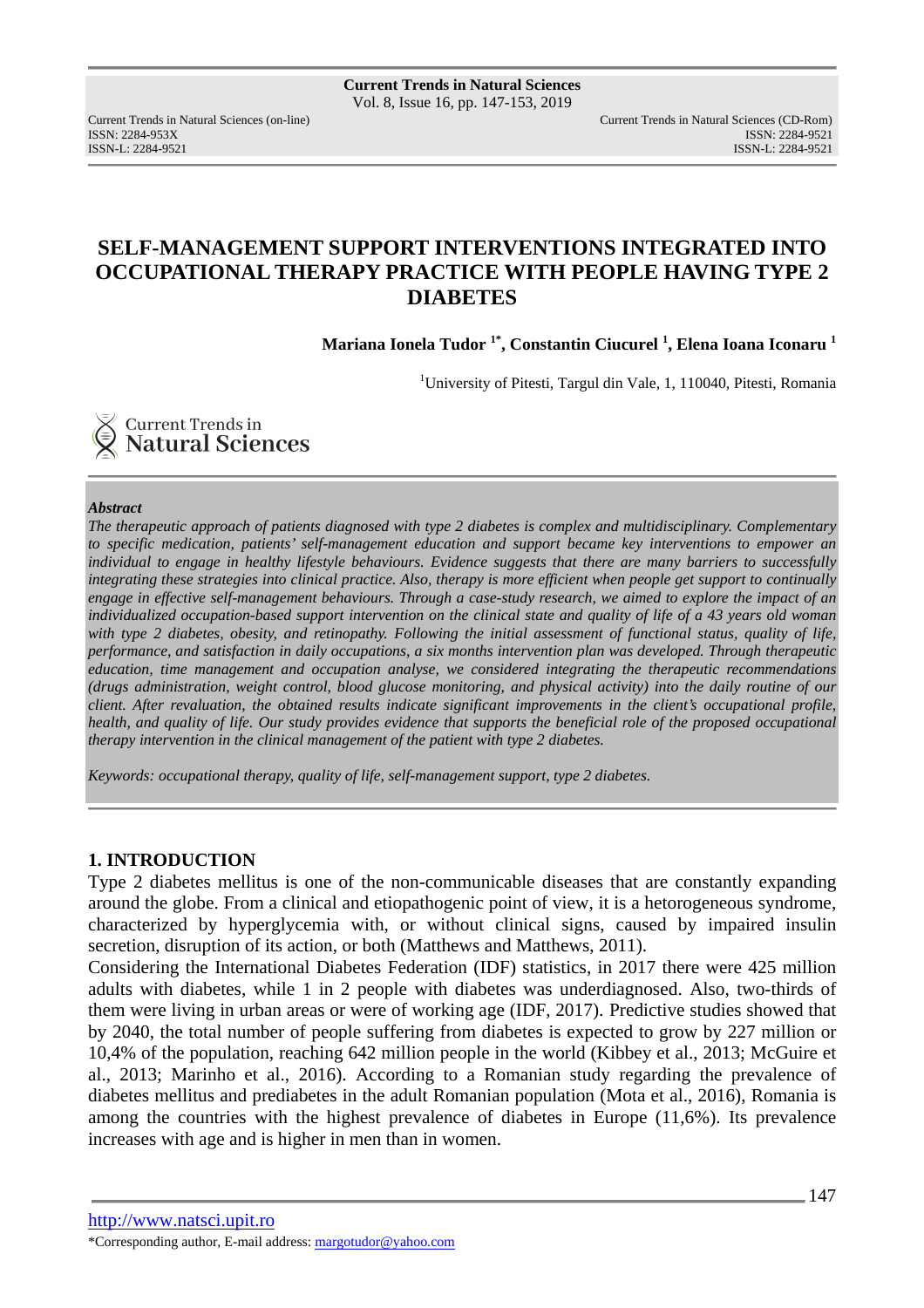Vol. 8, Issue 16, pp. 147-153, 2019

ISSN: 2284-953XISSN: 2284-9521

At the same time, the modern lifestyle, which is characterized by physical inactivity and increased consumption of hypercaloric foods, is associated with an increased risk of being overweight, obese, and in consequence, an additional risk of developing type 2 diabetes (Smith et al., 2001; Wallis, 2004; Sieverdes et al., 2010). Another reason of concern is the growing burden of the diabetes epidemic in terms of microvascular and macrovascular complications like cardiovascular diseases, stroke, kidney failure, neuropathy and amputations, vision problems, or various socio-psychological conditions (mood disorders, keeping a job or staying involved in family roles, driving, poor quality of life) (Joo Kim et al., 2016). All these facts highlight the need and importance of cost-effective improvements in managing diabetes treatment (Stead et al., 2007). Improving blood sugar control in patients with diabetes type 2 can reduce the risk of death and vascular complications; however, achieving significant reductions in blood glucose levels can be difficult in practice ((Duran et al., 2010; Piven and Duran, 2014).

In the case of the therapeutic approaches of type 2 diabetes, individual-level interventions such as lifestyle changes, together with patient training and consistent development of disease selfmanagement activities (blood glucose monitoring, adherence to medication, compliance with dietary recommendations, etc.) have a very important role. Patient education programmes can reduce the risk of diabetes-related complications up to four-fold, but many people with type 2 diabetes have never attended structured education programmes to learn how to look after themselves (self-management) (Pyatak, 2001). These activities are often experienced as burdensome and ongoing adherence is a challenge for many (Stavros et al., 2007).

Evidence suggests that some people do not want or cannot make the recommended lifestyle changes for better health and well-being (Wallis, 2004). Occupational therapy is a profession that aims to promote health and well-being through individual empowerment and is effective for many longterm conditions (WFOT, 2016). Often, the personal and environmental factors of the client suffering from type 2 diabetes are those which create barriers to participation in daily occupations. One of the aims of this profession is to facilitate the participation of individuals in daily activities.

Engagement in occupations is an essential feature of the individual that differentiates people from each other and occupational therapy has proved to be a valuable mean of self-managing for the persons suffering from diabetes (Duran et al., 2010). The occupational therapists can improve the condition of their clients starting from the occupations that serve the important purposes of the clients and have a special significance for them, and from the understanding of different contexts influence on these occupations. Moreover, they can help clients to develop simple, concrete, measurable and achievable goals, according to their needs and desires.

Occupational therapy integrates the patient's feelings and needs, encourages patient participation, seeks to include the patient's perspective, and attempts to fully inform the patient, aspects mentioned as important for the therapeutic approach of people with diabetes (Moran et al., 2008; Hancock et al., 2012).

### **2. MATERIALS AND METHODS**

The main objective of the study was to highlight the process of an intervention based on occupational therapy, in support of recognizing the importance and efficiency of a comprehensive client-centred approach, in managing the therapeutic recommendations of people with type 2 diabetes.

We wanted to assess the potential effects of occupational therapy self-management interventions on the lifestyle, health status and quality of life in the case of a client woman diagnosed with diabetes type 2. We conducted or research starting from the case study of an adult woman, aged 43 years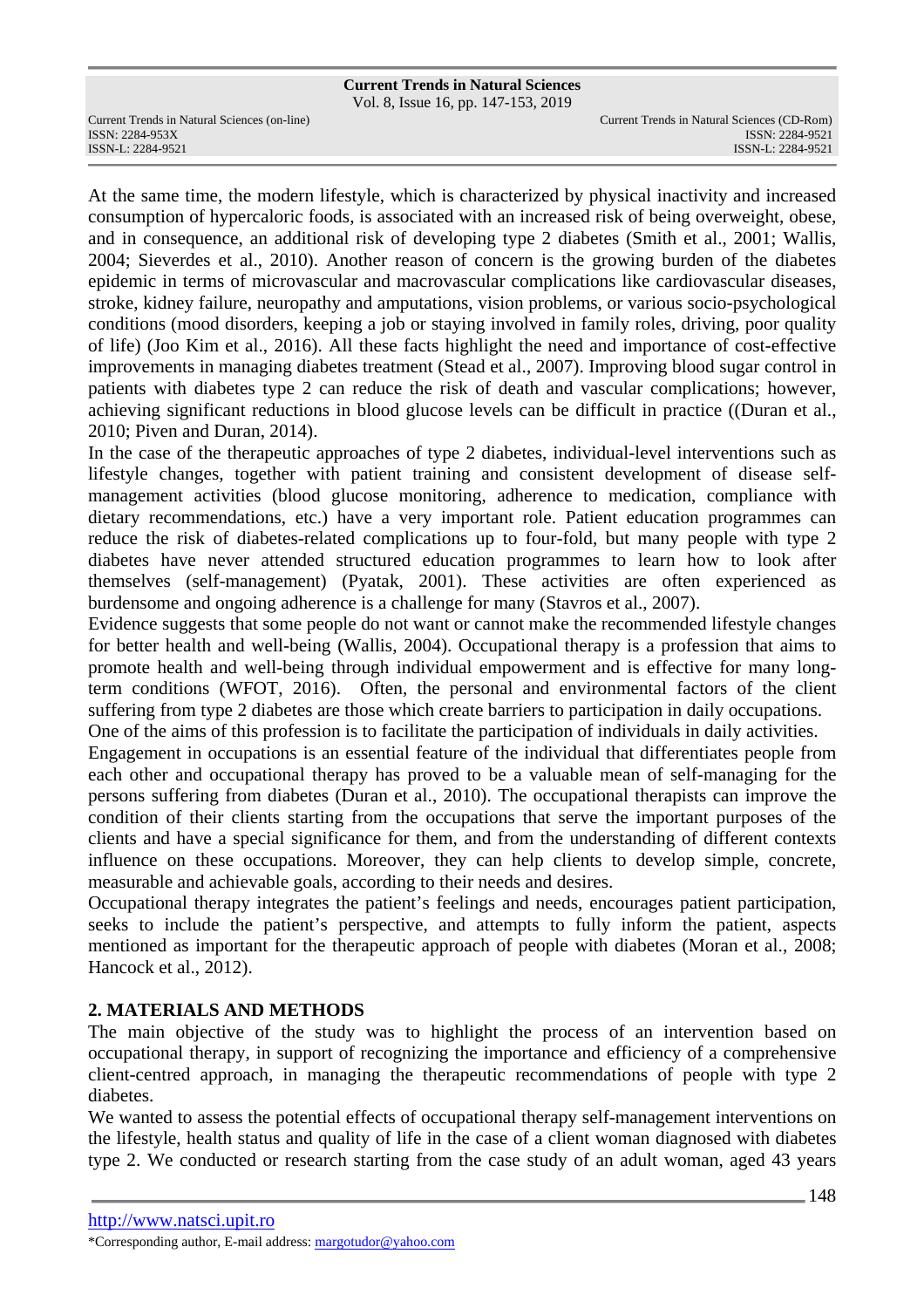Vol. 8, Issue 16, pp. 147-153, 2019

old, who confronts with diabetes type 2 for 12 years and more recently microvascular complications. The Canadian Practice Process Framework (CPPF) was used in order to set a coherent practical strategy for intervention; it also provided a helpful guide setting directed towards the development and implementation of specific interventions to enable the client's occupational performance and engagement (Cole and Tufano, 2008).

Diabetes can impact occupational performance in different ways, and therefore we applied the Canadian Occupational Practice Model (COPM) questionnaire to asses our client needs in the areas of self-care, productivity and leisure. The COPM is also a valid measure of changes in selfperceived occupational performance and satisfaction with performance, using a 10-point rating scale, where 1 equals poor performance and low satisfaction, while 10 means very good performance and high satisfaction (Law et al., 1990).

The body mass index (BMI) is a parameter currently in use for defining anthropometric height/weight characteristics in adults and for classifying them as normal weight, underweight, overweight and obese. The BMI has been useful in population-based studies by its wide acceptance in defining specific categories of body mass as a health issue (Meeuwsen et al., 2010).

Each day, our client had to measure her blood sugar glucose level. This was made with a glucose meter for domestic use, which is accessible and easy to manipulate. The blood glucose was measured in mg/dl from the capillary blood and also feedback regarding the values was displayed (normal-, low- or high level). Studies have shown that a self-monitoring of blood glucose level routine integrated into the therapeutic plan helps motivating the patient and empowers him for lifestyle changes (Kempf et al., 2010; Fritz, 2014).

Another research interest was to observe if our intervention will have an impact also on the quality of life of our client. For this reason, we applied the RAND 36-Item Health Survey tool, which investigates several areas of quality of life (Hayes et al., 1993). The questionnaire comprises a set of 36 generic, coherent and easy-to-administer questions, centred around eight basic concepts of health: physical functioning (10 items), role limitations due to physical disabilities (4 items), role limitations due to emotional problems (3 items), energy / fatigue (4 items), emotional well-being (5 items), social functioning (2 items), presence of pain (2 items), general health status (5 items). The answers are evaluated on a visual-analogue scale from 1 to maximum 5, with each answer corresponding to a number, between 0 and 100, respectively: 0, 20, 25, 40, 50, 60, 75, 80, 100 (according to criteria for administration and interpretation of the questionnaire). The interpretation of the answers of the questionnaire is done for each field, calculating the average value of the points obtained for each question (missing values are not taken into account). Thus, a higher score is associated with a better quality of life. Also individualized questionnaire measure can be an efficient method to appreciate the impact of diabetes and its treatment on the quality of life (Bradley et al., 1999).

# **3. RESULTS AND DISCUSSIONS**

The occupational therapy recommendations were made based on the chosen frames of references and model of practice, as well as on evidence. Starting from the clinical manifestations of the disease, the impact on functional status and occupational participation, as well as the unique way in which a person experiences his state of health, the client-centred frame of reference was used during our intervention.

Our client, Dorina, has diabetes mellitus type 2 for 12 years, obesity (class I, with a BMI of 32,1  $kg/m<sup>2</sup>$ ) and six months ago, after a specialized ophthalmological consultation, she was diagnosed with diabetic retinopathy, pathology also confirmed by the result of a retinal tomography. She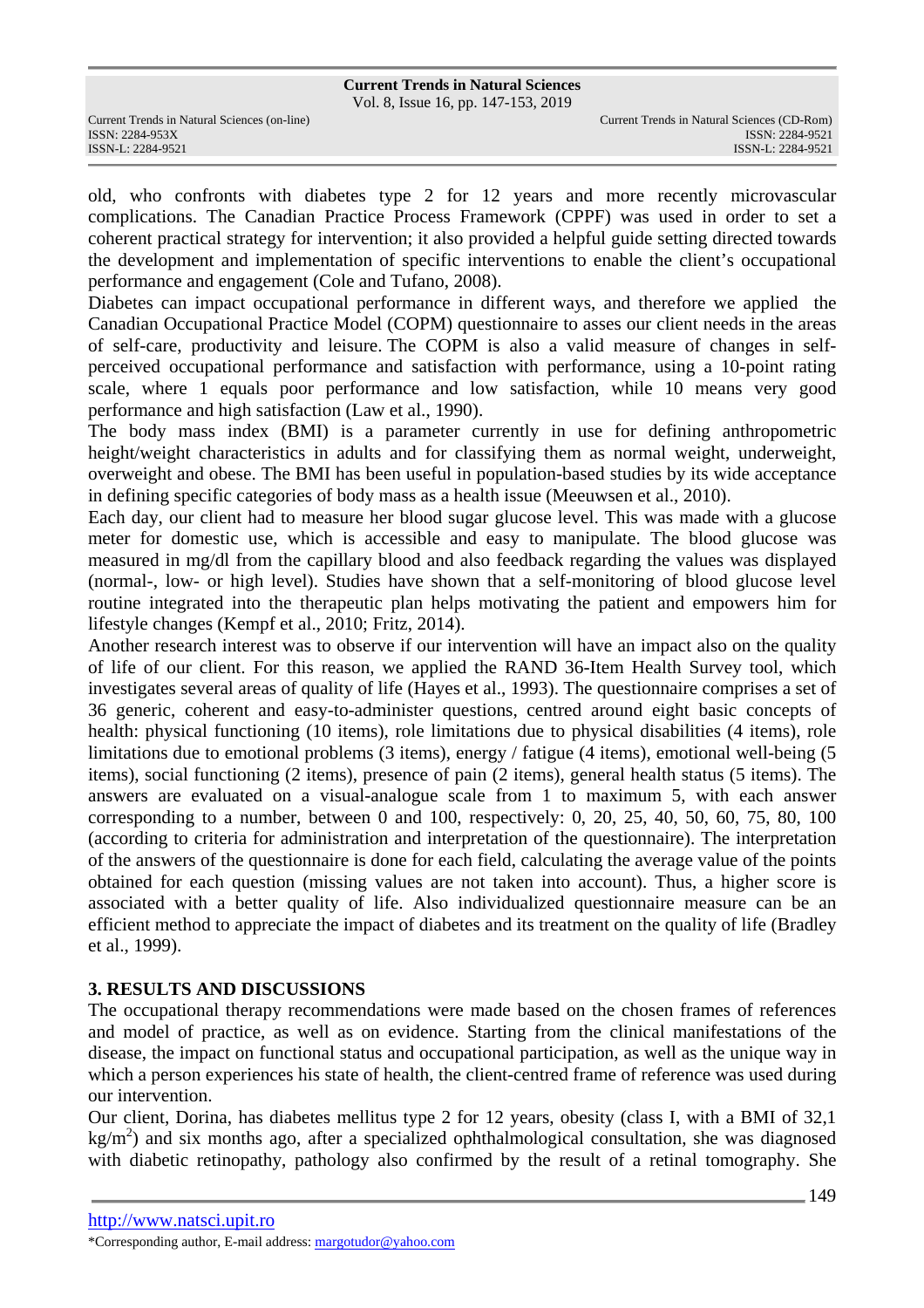Vol. 8, Issue 16, pp. 147-153, 2019

ISSN: 2284-953XISSN: 2284-9521

started treatment with intraocular injections for macular edema and now she is still confronting with diet compliance and body weight control problems, poor time and activities management, as well as lack of regular meals and physical activity. Dorina is aware of her health deterioration and the need to relax and take control over the factors and activities which affect her health, along with improving self-management of the disease, but somehow her efforts were unsuccessful.

Having a passion for photography since childhood, Dorina loves her job as an event photographer. Although she is self-employed now, her program is very busy, sometimes working 12-14 hours/day during a week. Due to the prolonged schedule and stress with deadlines at work, her nutrition is unbalanced (hypercaloric), she doesn't have regular time meals, and because of workload, she became sedentary.

Over time, leisure and recreational activities have lessened, leaving a mark on Dorina's life satisfaction and well-being. From the cheerful, empathetic, proud, confident, positive person with high professional aspirations, she became a nervous, less communicative and sociable, anxious, and unsatisfied person. She likes to have long walks in nature and surprise its beauty in her photos. She even bought a bicycle to make it easier to carry her photo devices, but never got time to use it.

Dorina is aware that at any time her health can deteriorate and therefore she prefers to work from home and to avoid friends or acquaintances, which might feel sorry for her. Sometimes she expresses concern about her health and the fact that she will eventually regress to insulin administration.

Looking at all these aspects revealed by our client during the occupational interview, we can propose some interventions targeting her needs to improve her daily habits, health status, and workload. Thus, we agreed on a six months intervention program based on self-management strategies to develop our client basic skills for symptoms, blood glucose, diet, and weight monitoring, engage in physical activity, and time management.

Education is an essential component to enable Dorina to manage her health condition and lifestyle. She needs to have a good understanding of the symptoms, possible complications, how the medication works, to adapt or modify tasks, behaviours and her environment in order to continue to engage in desired occupations. Therefore, we also considered therapeutic education sessions for a healthy diet, weight control, and healthy physical activity level.

Developing a partnership between the therapist and the client, by placing him in the center of attention and giving priority to his needs, is the main pillar of the theoretical and practical approach in the optimization of occupational performance and well-being. Equally important is to determine the complex interactions between the personal factors, environmental factors, and occupation requirements and how these interfere with the ability to engage in meaningful occupations.

Considering all these, the initial assessment was carried out using the COPM, to determine Dorina's occupational problems that influence her wellbeing. She was asked to rank them from most important to less important and for each to give a score (from 1 to 10) for performance and satisfaction. In this respect, having regular meals and a balanced diet (performance score 3, satisfaction score 2), engage in physical activities (performance score 3, satisfaction score 3), stress and free time (performance score 4, satisfaction score 3), and taking control over her health (performance score 4, satisfaction score 2) were the main occupational issues that Dorina would like to improve and also the goals for the occupational therapy intervention.

We chose to apply the Person-Environment-Occupation (PEO) practice model to guide our understanding of the client situation and also setting the SMART objectives. For the next six month we agreed with Dorina to develop simple, specific, measurable, concrete, and achievable objectives according to her needs. Regarding her engagement in physical activities, at the end of six months,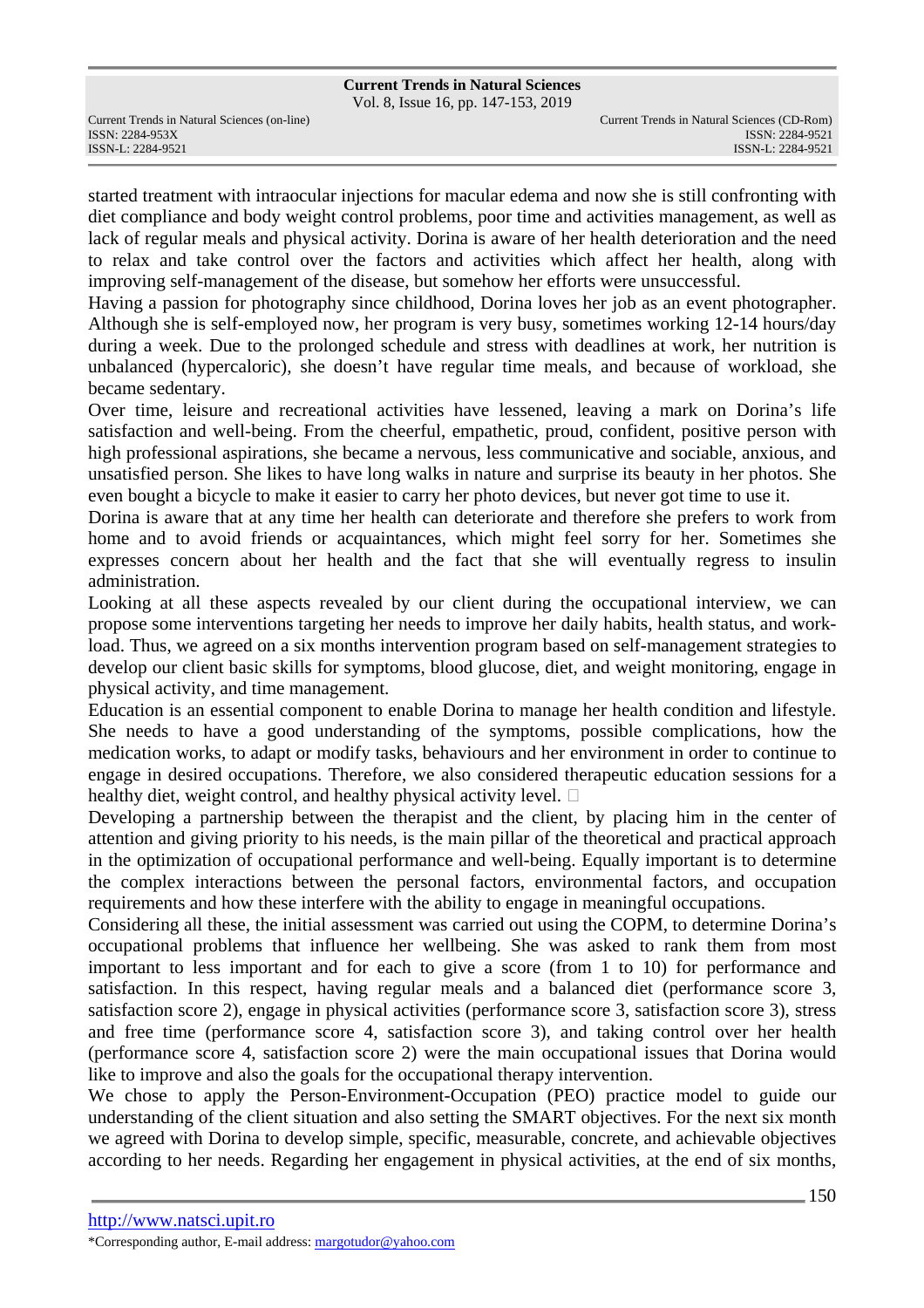Vol. 8, Issue 16, pp. 147-153, 2019

ISSN: 2284-953XISSN: 2284-9521

Dorina will be able to travel on bicycle for at least 30 minutes, to take photographs in the nature, three times/week. She will start with ten minutes, one time/week and then she will gradually progress reaching 30 minutes, one time/week (in three months) and then, for the next three months she will increase the frequency to three times/week. She will monitor her progress by checking in a table how many times she engaged in this behavior and for how long time. This will be beneficial also for reducing her stress level because time spent outdoor and interaction with nature help people to relax and find their calm.

In order to control her weight and diet, Dorina will establish and respect a schedule of three meals/ day at fixed intervals with low calories and low sugar content. She will learn how to calculate her food calories and how to select and prepare healthy food.

For the occupational therapy program, we established three sessions per week of specific activities for glycemic control, therapeutic education, physical activity, relaxation, and meal preparation. During our meetings, we focused on the client's involvement in functional activities (cycling), starting with 10 minutes/session initially, then progressively raising them to 30 minutes three times/week by the end of the intervention period. We recommended starting with therapeutic education for 10 minutes (information, therapeutic guides, educational videos, demonstrations, free discussions, etc.), then blood glucose and weight control and also to introduce 5 minutes of warming up and 5 minutes of cooling down, to satisfy the physiological bases for functional adaptations. For feedback and self-efficacy, we recorded the outcomes after each session, in a structured way, and suggested a few easy to use technology applications to help the client keeping her target regarding the diet, calories intake, and physical activity intensity. Based on the results we organized our discussions at the end of each week.

Active participation of the client is the most important aspect in self-management interventions and the results after reevaluation at the end of our program reflects improvements for performance and satisfaction in all the occupational areas that were problematic for our client at the beginning, as shown in table 1.

| Occupational performance problems    | <b>Initial testing</b>   |    | <b>Final testing</b>     |      |
|--------------------------------------|--------------------------|----|--------------------------|------|
|                                      | Performance Satisfaction |    | Performance Satisfaction |      |
| Regular meals and a balanced diet    |                          |    |                          |      |
| Engage in physical activities        |                          |    |                          |      |
| Reduce stress and get more free time |                          |    |                          |      |
| Control over her health              |                          |    |                          |      |
| <b>Total average score</b>           |                          | 25 | 7.25                     | 7.25 |

*Table 1. Evolution of COPM scores after initial and final testing*

Our comprehensive occupational therapy program resulted in a total change of 3.75 points for performance and 4.75 points for satisfaction. We can observe that changing sedentary behavior and getting involved in physical activities in nature gives our client the highest score and change in performance, while regular meals, balanced diet and control over health issues are responsible for highest satisfaction.

Body mass index and blood glucose had also a good evolution, from initial values of 32.1 kg/m<sup>2</sup> and 350 mg/dl (high level) to 29.6 kg/m<sup>2</sup> and respectively 140 mg/dl (low level) after the intervention program.

Looking at the scores for RAND 36-Item Health Survey we also notice an improvement of the client's quality of life in all eight domains, the biggest effect being registered for role limitation due to physical health and associated emotional problems (figure 1).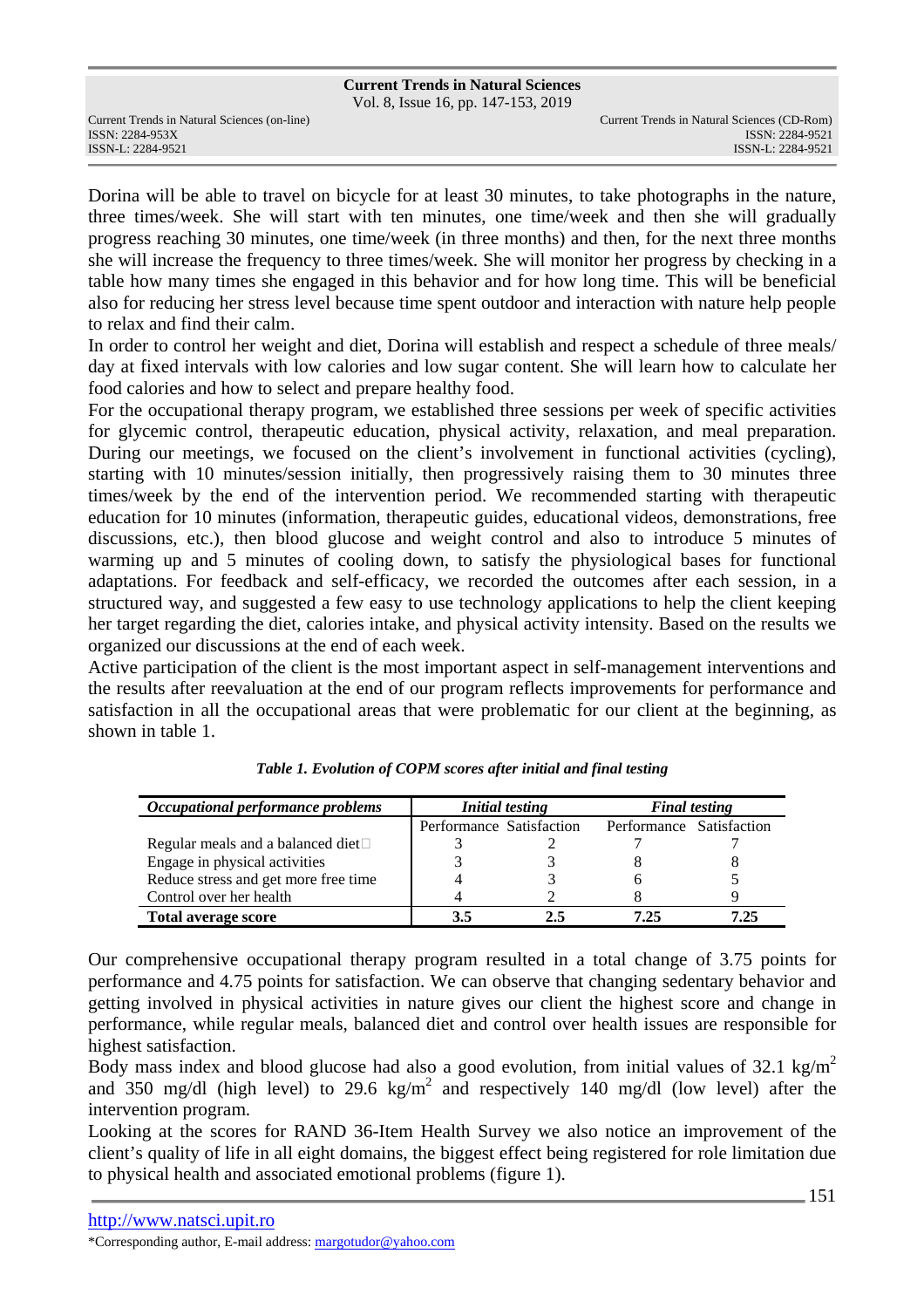Vol. 8, Issue 16, pp. 147-153, 2019

ISSN: 2284-953XISSN: 2284-9521



*Figure 1. Evolution of scores for RAND 36-Item Health Survey after initial and final testing* 

Diabetes can impact occupational performance in different ways, and from a social and emotional point of view, self-management strategies help people to better cope with their disease and seek for social interactions.

# **4. CONCLUSIONS**

Our case study illustrates an example of the role of occupational therapy in the treatment of an adult woman with diabetes type 2 and associated comorbidities. It also provides a possible intervention approach in the therapeutic management of the disease, based on literature evidence and the results of this research.

Occupational therapy self-management interventions can improve the health outcomes in type 2 diabetes and provide a cost-effective option for reducing the burdens placed on patients and healthcare systems. A direct involvement of the client in setting the intervention goals and daily objectives supports him to take the responsibility for the disease management, instead of being controlled by it, or restrict his participation in daily activities.

The long-term treatment of diabetes remained primarily a medical approach because of many barriers to successfully incorporate medical advice and therapeutic education into the lifestyle of the individual. Our motivational occupation-based and patient-centred intervention can represent an effective alternative to the traditional, didactic approaches for facilitating lifestyle change and improved self-management of people with diabetes type 2.